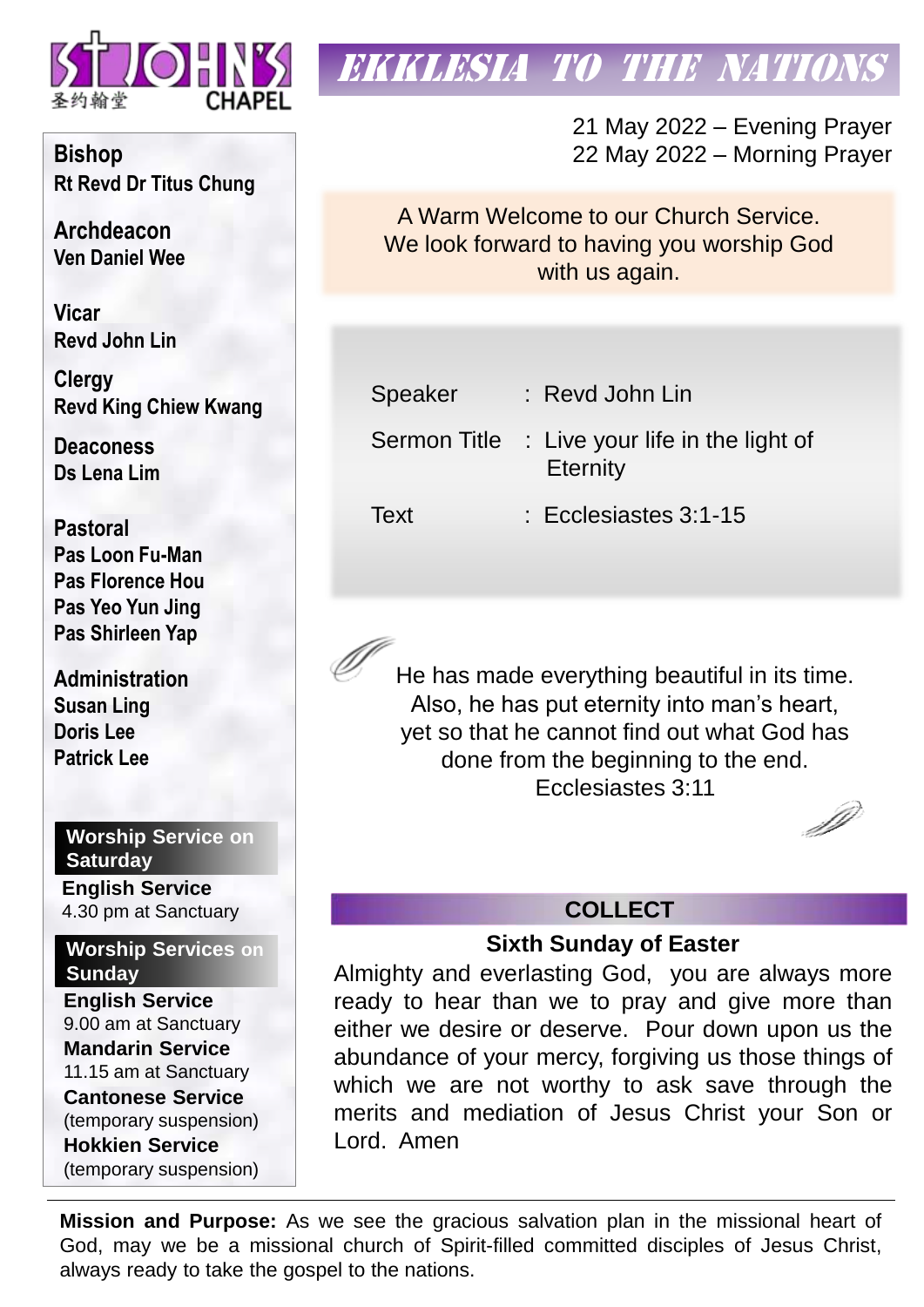#### **Vicar Writes**

Dear beloved family in Christ

As St John's Chapel prepare for the pastoral leadership transition at both the English and Mandarin/dialect congregations, let us unite our hearts and gird our minds in spiritual preparation to pray fervently and to see the sovereign hand of God at work in His Church for His glory.

There are three ways in which we can prepare ourselves as God's people spiritually and mentally for this leadership change. Please take some time to read these three short pastoral reflections by Rev Jeffrey Chang (Grace Christian Church of Staten Island).

### **1. Getting Ready for a Shepherd**

<https://www.gccsi.org/english/getting-ready-for-a-shepherd/>

## **2. Preparing for a New Pastor: Change**

<https://www.gccsi.org/english/preparing-for-a-new-pastor-change/>

## **3. Preparing for a New Pastor: Pray for the Family**

<https://www.gccsi.org/english/preparingfor-a-new-pastor-pray-for-the-family/>

During my army training, we were taught that one likely timing when the enemy may attack is during the pre-dawn period when it is still dark with the sun about to rise and when most soldiers may be sleepy and not so alert. Similarly, for the church, a major leadership transition is an opportune time when the Adversary Satan will strike the Church of God to bring about disunity, distraction and discouragement. Hence, we must pray fervently and trust the Lord confidently.

I call upon St John's community to

- 1. Keep our eyes on Jesus Christ, our Good Shepherd (Heb 12:1-2)
- 2. Keep the unity of the Spirit in the bond of peace (Eph 4:3)
- 3. Keep on serving the Lord well in ministry and mission (1 Cor 15:58)

"*The Lord is the strength of his people; he is the saving refuge of his anointed. Oh, save your people and bless your heritage! Be their shepherd and carry them forever*." Psalm 28:8-9

**Maranatha** Pastor John

## **Intercession**

## **BBGB 59th Coy at Greenridge Primary School Theme for 2022: 'HOPE, JOY & LOVE'**

## **Prayer & Thanksgiving**

- 1. We praise God that we can resume face-to-face CCA wef 31 Mar 2022.
- 2. We thank God for good working relationship with the school leaders and the continuing support rendered by the school and parents including the helpers from SYFC.
- 3. Pray for God's guidance upon the teachers, officers and SYFC helpers as they mentor the Boys and Girls through the various activities.
- 4. Pray for the Enrolment & Dedication Ceremony at GRPS on 26 May 2022.
- 5. Pray that the Boys and Girls will experience God's love during devotion sessions and other activities.
- 6. Pray for God's protection during the 2-day camp on 30-31 May in school compound. For opportunities that the officers and helpers can engage the Boys and Girls as part of a mentoring process and equipping.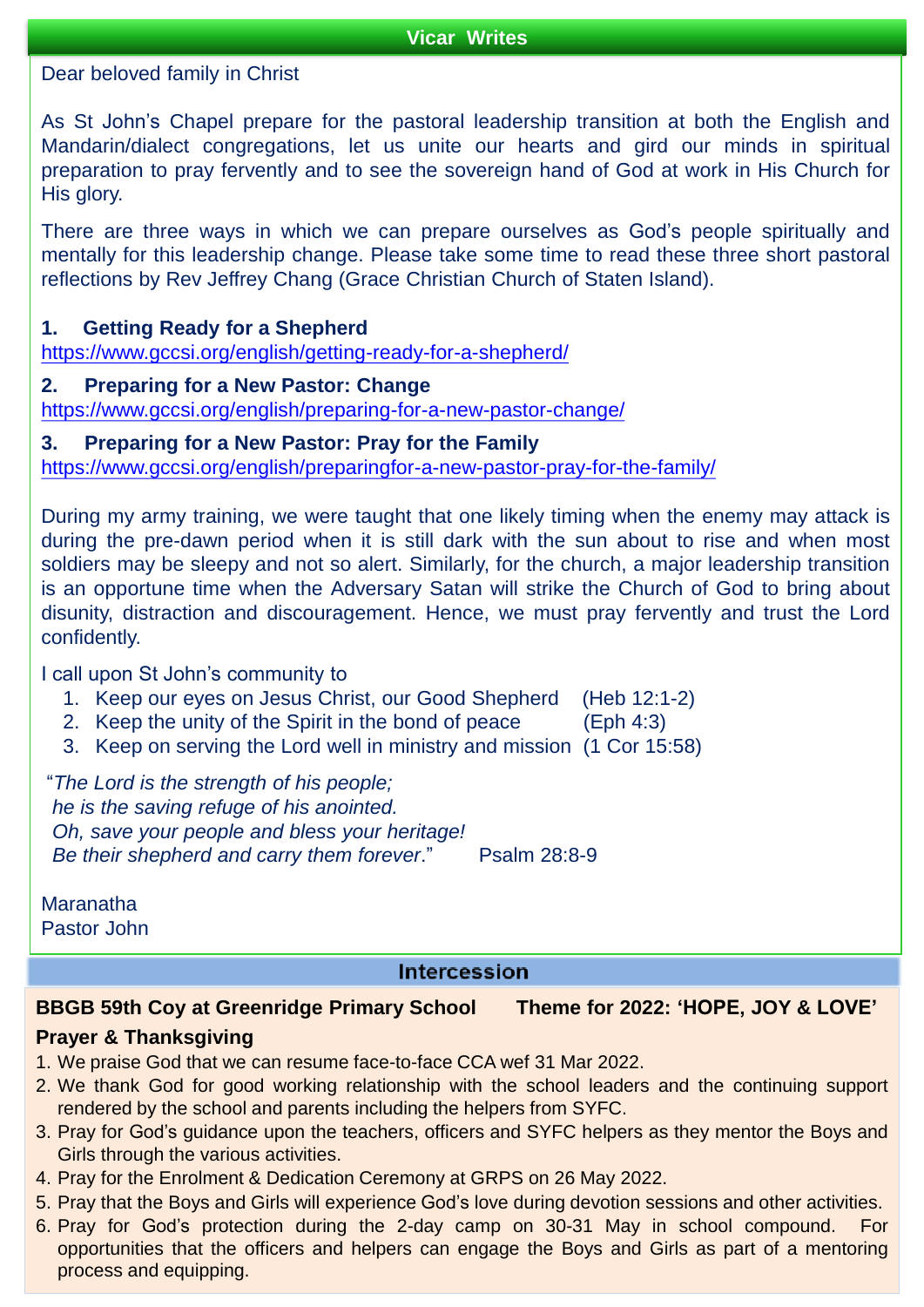## **Sunday Combined Service on 29 May**

There will be a combined service for both English and Chinese congregations on Sunday **29 May 2022, 10am**. This is the final worship service for both Revd John and Revd King in SJCp before their posting on 1 June 2022. It will be followed with a time of thanksgiving and lunch. There will be KFC running concurrently on that day. For logistical purposes and catering of lunch, do register your attendance, including children, at <http://gg.gg/sjcpservices> by 22 May 2022. There will be no Saturday Service on 28 May 2022.

## **Church Prayer Meeting**

A church prayer meeting will be held on **Friday 27 May 2022, 7.45 pm** via Zoom. Join us in fellowship to pray for families, unity of the church, and the Covid-19 pandemic. The meeting ID and password will be sent via WhatsApp to the cell leaders prior to the prayer meeting date. Boon Sing will lead us in the prayer and the praise team is CA338 cell.

## **Area Group Three (AG3) Leaders' Prayer Meeting on 3 June '22**

In 2021, diocesan bishop Titus organised the 27 parishes into 7 Area Groups (AG). St John's Chapel is in **AG3**, together with Chapel of Christ the King, St George's Church and St John's-St Margaret's Church, and led by AG3 leaders Canon Daniel Wee and Rev Alvin Toh. The key objectives of the area groupings are: (1) Build interparish communities and relationship; (2) Facilitate mutual care and resource sharing; (3) Facilitate leadership development; (4) Support the diocesan Bishop in his pastoral leadership.

**AG3** is organising a **Prayer Meeting** for church staff and lay leaders.

Date/time: **3 June** 2022, Friday, 7.30 pm

Venue: St John's-St Margaret's Church (Multi-purpose Hall, Level 6, Annex Building)

**Church Staff, PCC team, Cell leaders and Ministry leaders** are encouraged to gather together for a time of fellowship, praise and prayer. Church members are most welcome too.

## **Audio Sermons / Worship Service Duration**

From the month of June, live streaming of Worship Service will cease. Sermons will be audio recorded and uploaded to the church YouTube channel. The duration of Worship Service for both Saturday and Sunday will revert to pre covid timing of 1hr 45 mins.

## **Israel Study Tour (16-28 November 2022)**

Bishop Kuan Kim Seng is leading a study tour of Israel, on the theme of 'The Life and Ministry of Jesus.' The tour is from **16 to 28 November 2022.** There will be a briefing for this tour on 11 June (3.00-4.00 pm) at St. John's Chapel (Patmos Hall). Those who wish to attend the briefing are requested to register with Susan Ling on WhatsApp 96565717.